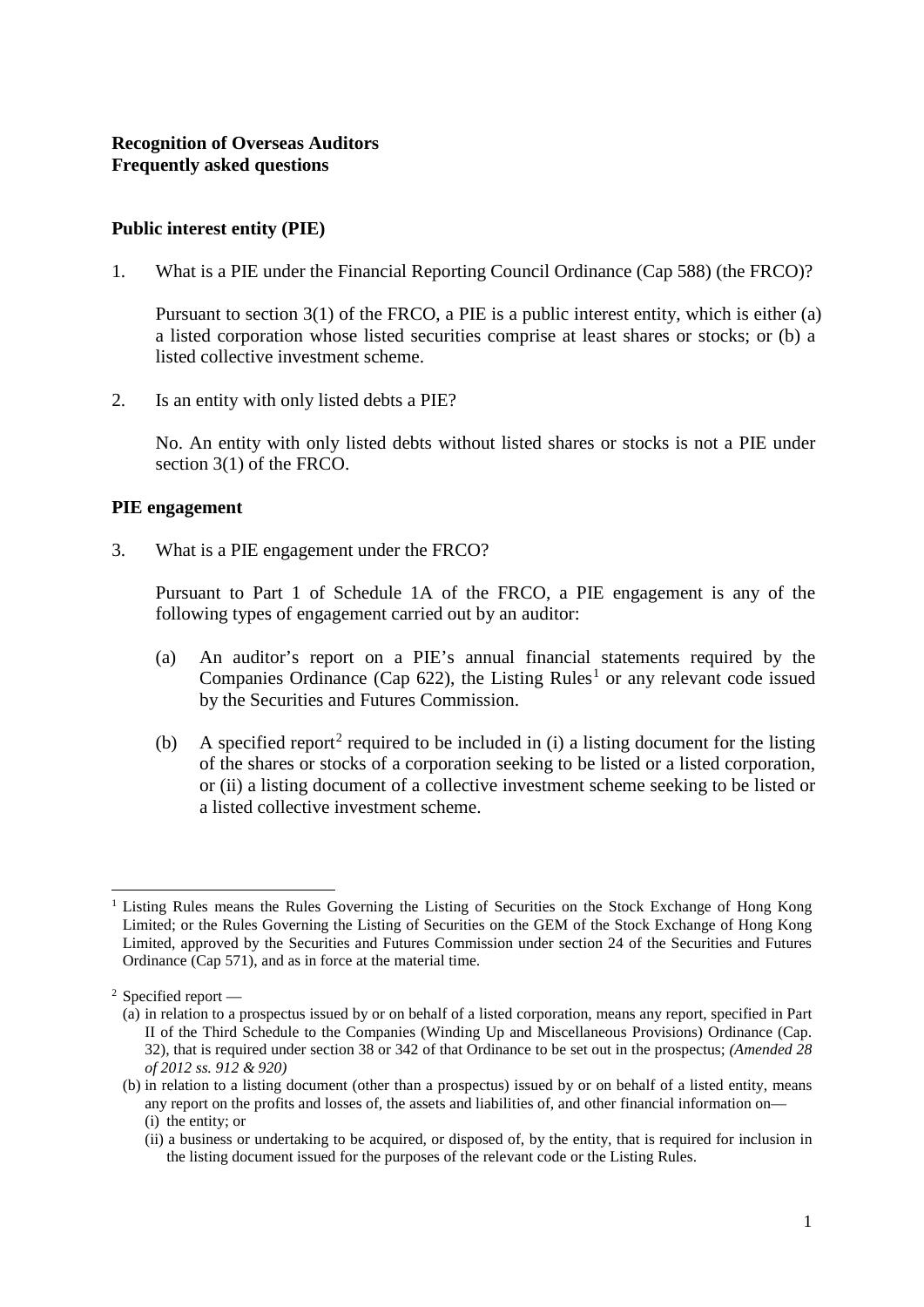(c) An accountant's report required under the Listing Rules to be included in a circular issued by or on behalf of a PIE for a reverse takeover or a very substantial acquisition.

# **Recognized PIE auditor**

4. If an overseas entity intends to appoint an overseas auditor to carry out a PIE engagement for it, is the overseas auditor required to be recognized as a PIE auditor under the FRCO?

Yes. Pursuant to section 20ZB of the FRCO, an overseas auditor must not undertake (i.e. accept an appointment) and carry out any PIE engagement for an overseas entity unless the auditor has been recognized as a PIE auditor of that entity by the FRC.

5. If an overseas entity intends to appoint joint auditors (e.g. a Hong Kong auditor registered by the Hong Kong Institute of Certified Public Accountants and an overseas auditor or two overseas auditors) to carry out a PIE engagement for it, is(are) the overseas auditor(s) required to be recognized as a PIE auditor under the FRCO?

Yes. The requirement under section 20ZB of the FRCO is applicable to any overseas auditor intending to accept an appointment to carry out a PIE engagement.

## **Validity of the recognition**

6. In February 20X1, Auditor B is recognized as a PIE auditor of Entity A. In September 20X1, Entity A intends to appoint Auditor B to issue an accountant's report on a very substantial acquisition transaction. Does Entity A need to submit an application for recognition of Auditor B for carrying out the engagement in relation to the very substantial acquisition transaction?

No. The recognition of Auditor B as a PIE auditor of Entity A takes effect in 20X1 February and expires on 31 December 20X1. Entity A does not have to re-apply for recognition if Auditor B has already been recognized as a PIE auditor for carrying out a PIE engagement for Entity A in 20X1.

If Entity A expects that the very substantial acquisition transaction could not be completed by 31 December 20X1 and/or intends the appointment of Auditor B to continue beyond 31 December 20X1 into Year 20X2, Entity A is required to apply for renewal of the recognition no earlier than 30 September 20X1, and no later than 16 November 20X1.

7. Auditor B is a recognized PIE auditor of Entity A. Another overseas entity, Entity Y, intends to appoint Auditor B to carry out a PIE engagement. Can Entity Y appoint Auditor B without making an application to the FRC for the recognition of Auditor B as its PIE auditor?

No. The recognition of an overseas auditor is specific to the overseas entity who makes the application for recognition. Entity Y is required to make its own application for the recognition of Auditor B as its PIE auditor.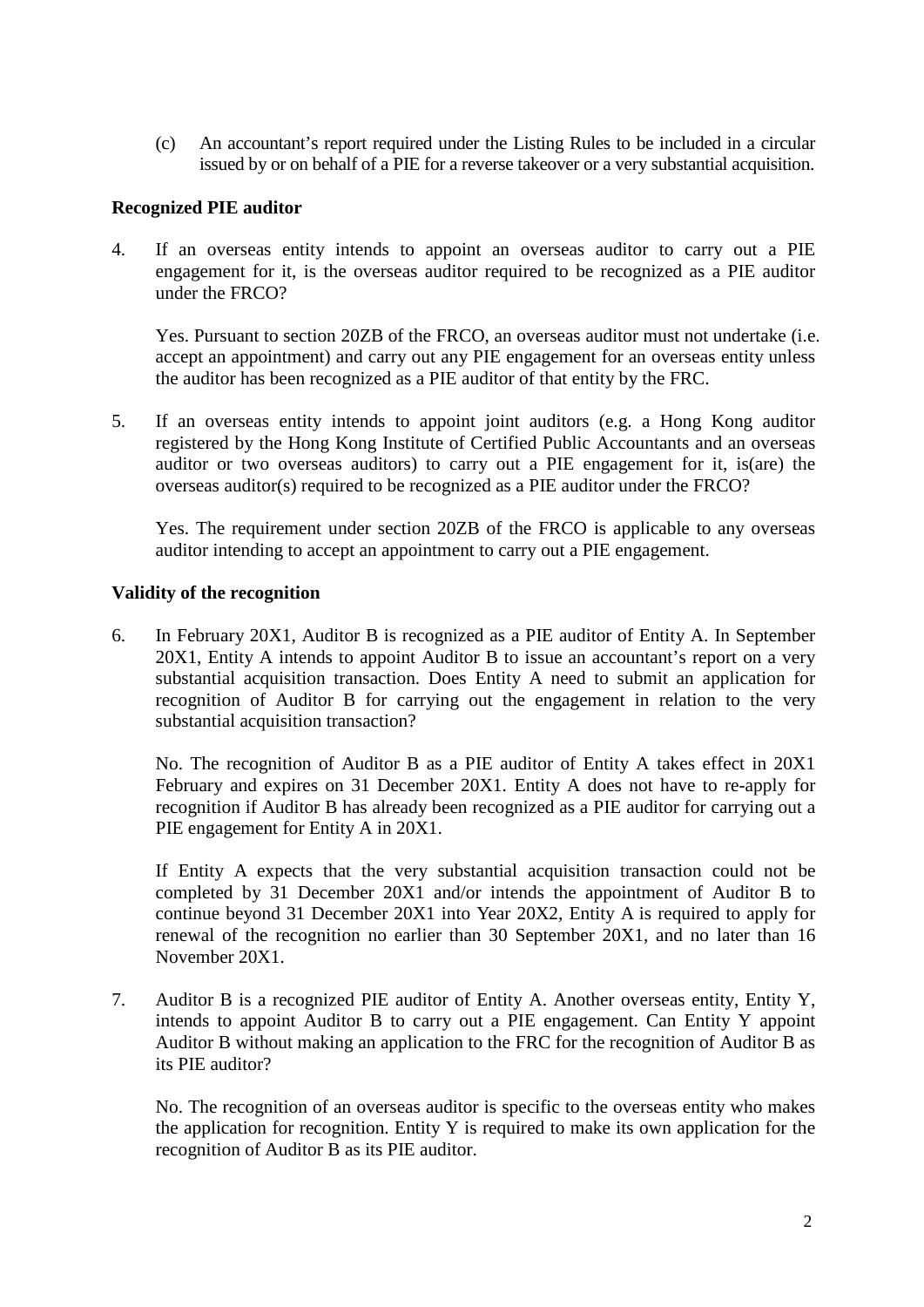## **Transitional arrangement under section 90 of the FRCO**

8. Entity Y is an overseas entity and its shares are listed on the Main Board of The Stock Exchange of Hong Kong Limited. Entity Y intends to appoint Auditor X, an overseas auditor, to carry out an audit on its annual financial statements for the year ending 30 September 2019. The audit is expected to be completed on 31 December 2019.

What do Auditor X and Entity Y need to do for the recognition of Auditor X as a PIE auditor of Entity Y under the FRCO?

If Auditor X has accepted an appointment to carry out the audit for Entity Y before 1 October 2019:

Auditor X is required to complete the **Transitional Arrangement – Application Form** and indicate its intention to continue to carry out the audit for Entity Y after 1 October 2019 in section 3 of the application form, thereby becoming a recognized PIE auditor (provisional) under section 3A(1) of the FRCO. Overseas auditors are strongly encouraged to submit the **Transitional Arrangement – Application Form** to the FRC by 18 September 2019.

If Entity Y expects that the PIE engagement could not be completed by 31 December 2019 and/or intends the appointment of Auditor X to continue beyond 31 December 2019, Entity Y is required to make an application for Auditor X with the FRC no later than 16 November 2019. If such application is made, the provisional recognition of Auditor X as the PIE auditor of Entity Y will continue until the application is determined by the FRC (which may be after 31 December 2019).

If Auditor X has not accepted an appointment to carry out the audit for Entity Y before 1 October 2019:

Section 90 of the FRCO does not apply to Auditor X and Auditor X cannot be recognized as a recognized PIE auditor (provisional) under the transitional arrangement. Entity Y should make an application for Auditor X with the FRC as soon as possible such that the FRC could consider its application and grant an approval-in-principle after 1 October 2019. Auditor X may commit an offence under section 20ZD of the FRCO if it accepts an appointment for carrying out or carries out any PIE engagement for Entity Y on or after 1 October 2019 before an approval-in-principle is granted by the FRC.

For details of the application procedures, please refer to the FRC website at: https://www.frc.org.hk/en-us